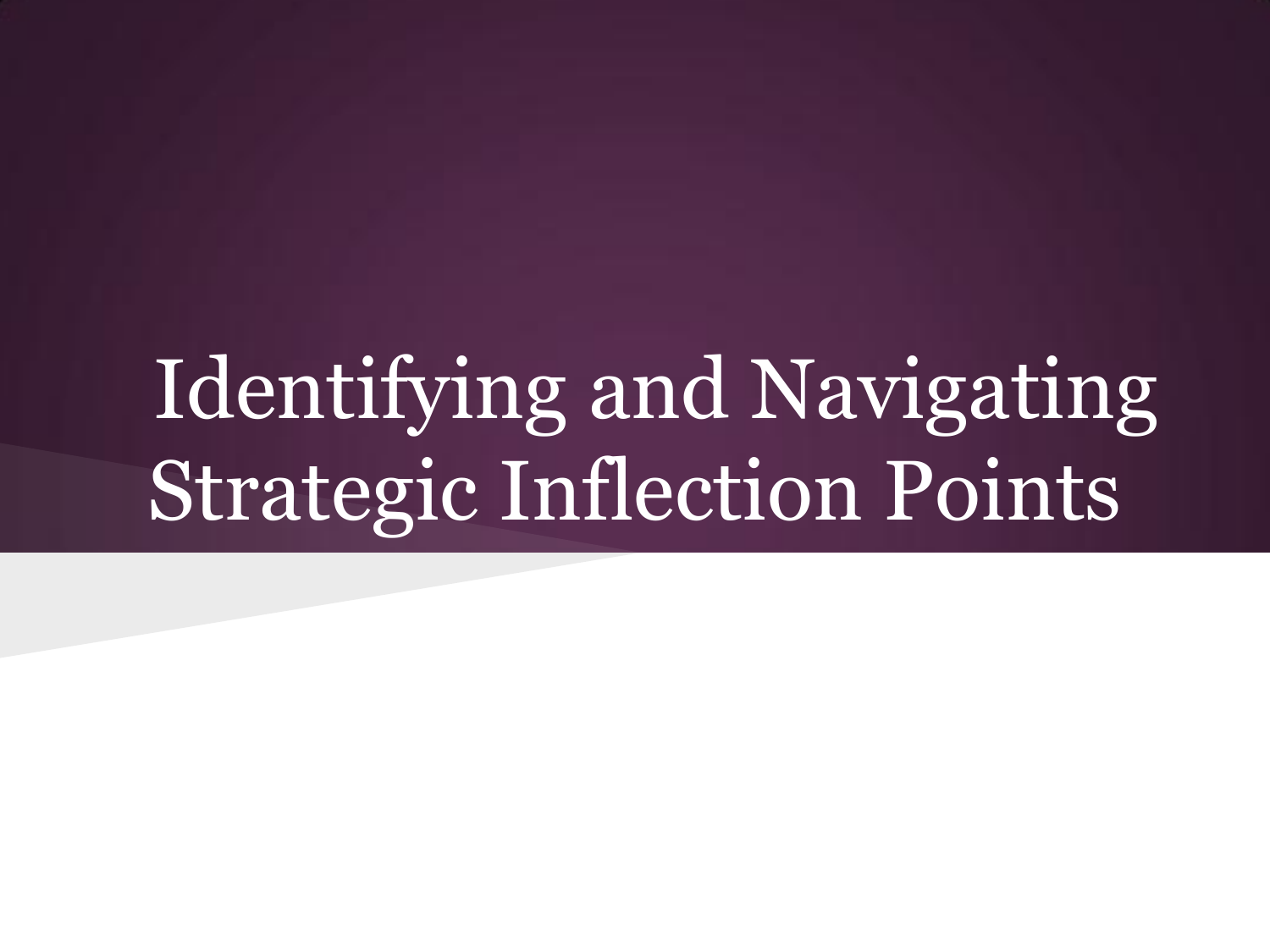# What is a strategic inflection point?

- It occurs where the old strategic picture dissolves and gives way to the new picture
- It occurs when the balance of forces shifts from the old structure, from the old ways of doing business and the old ways of competing, to the new
- The point in the organization where it will either grow to new heights or decline
- The last possible point for an organization to transform itself strategically before it starts to wither
- Subtle point like the eye of a hurricane: there is no wind at the eye of the hurricane, but when it moves, the wind hits you again.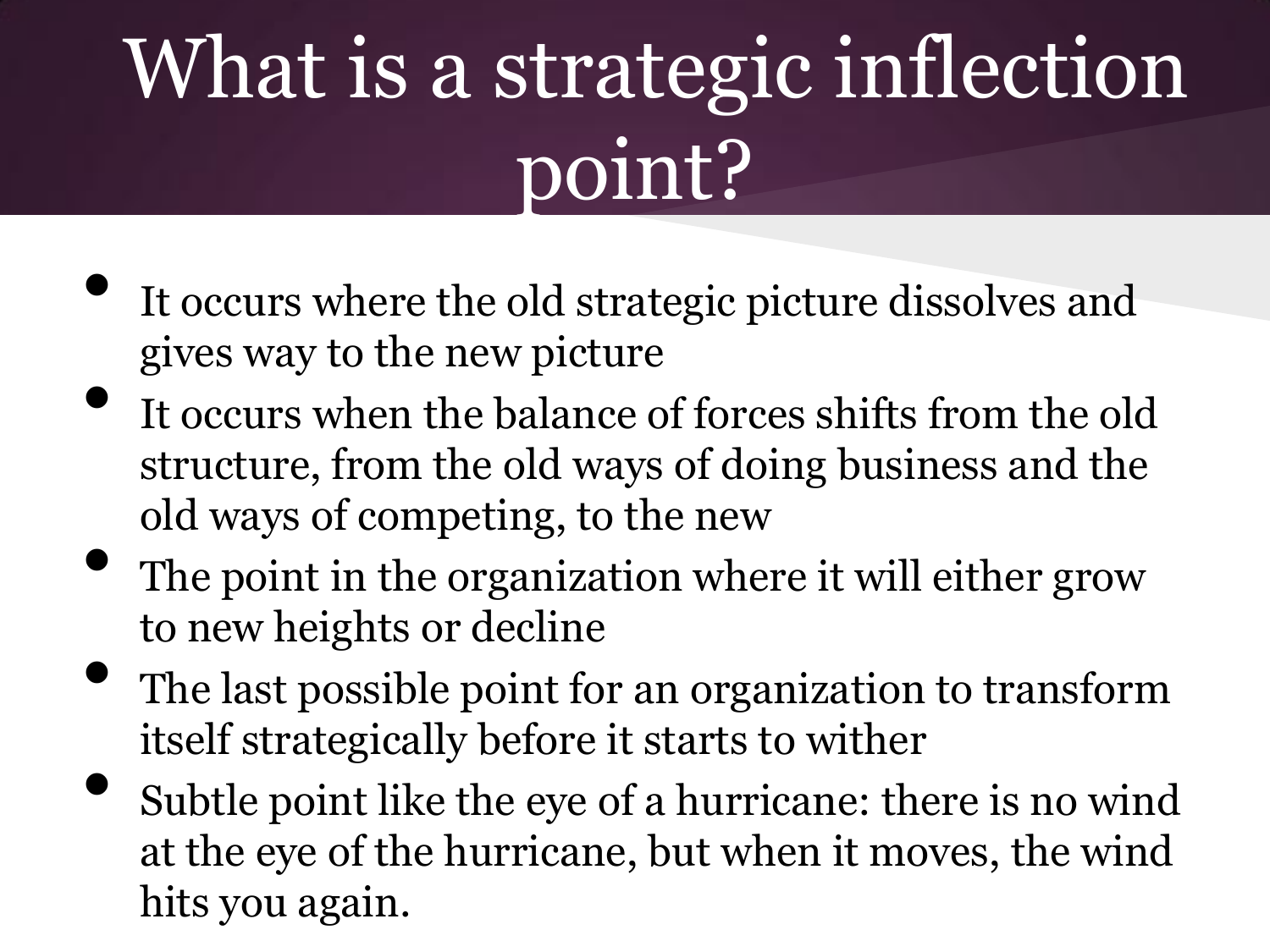#### Pictorial of Strategic Inflection

**B** Point A represents the strategic inflection point. After point A, strategic transformation will be reactive rather than proactive and the organization will be forced to change. Passing point A and traveling to/reaching point B decreases the probability of a successful strategic transformation.

**A**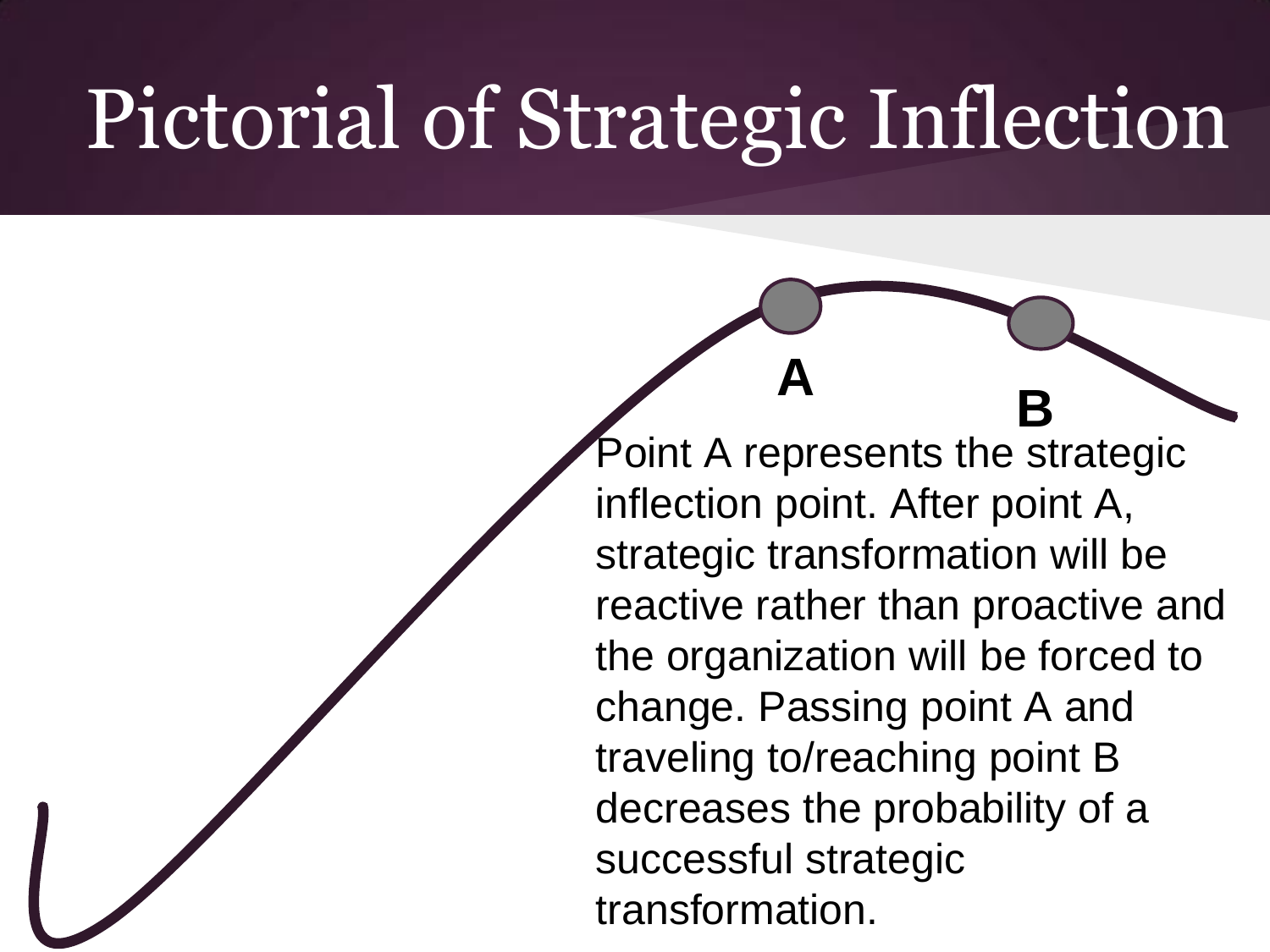# Example of A Strategic Inflection Point

Think about going on a roadtrip with your friends back before GPS and other navigation systems were available. You get going on the road and aren't familiar with your path. One person in the car not too long into the ride worries about whether you are going the right way or if you are lost. The driver is confident and tells them no that he/she knows where to go. Later on after driving a bit more, the driver pulls over and says, "I think we are lost." This is the strategic inflection point. When you realize that your previous strategy is changing and there is another force taking over it.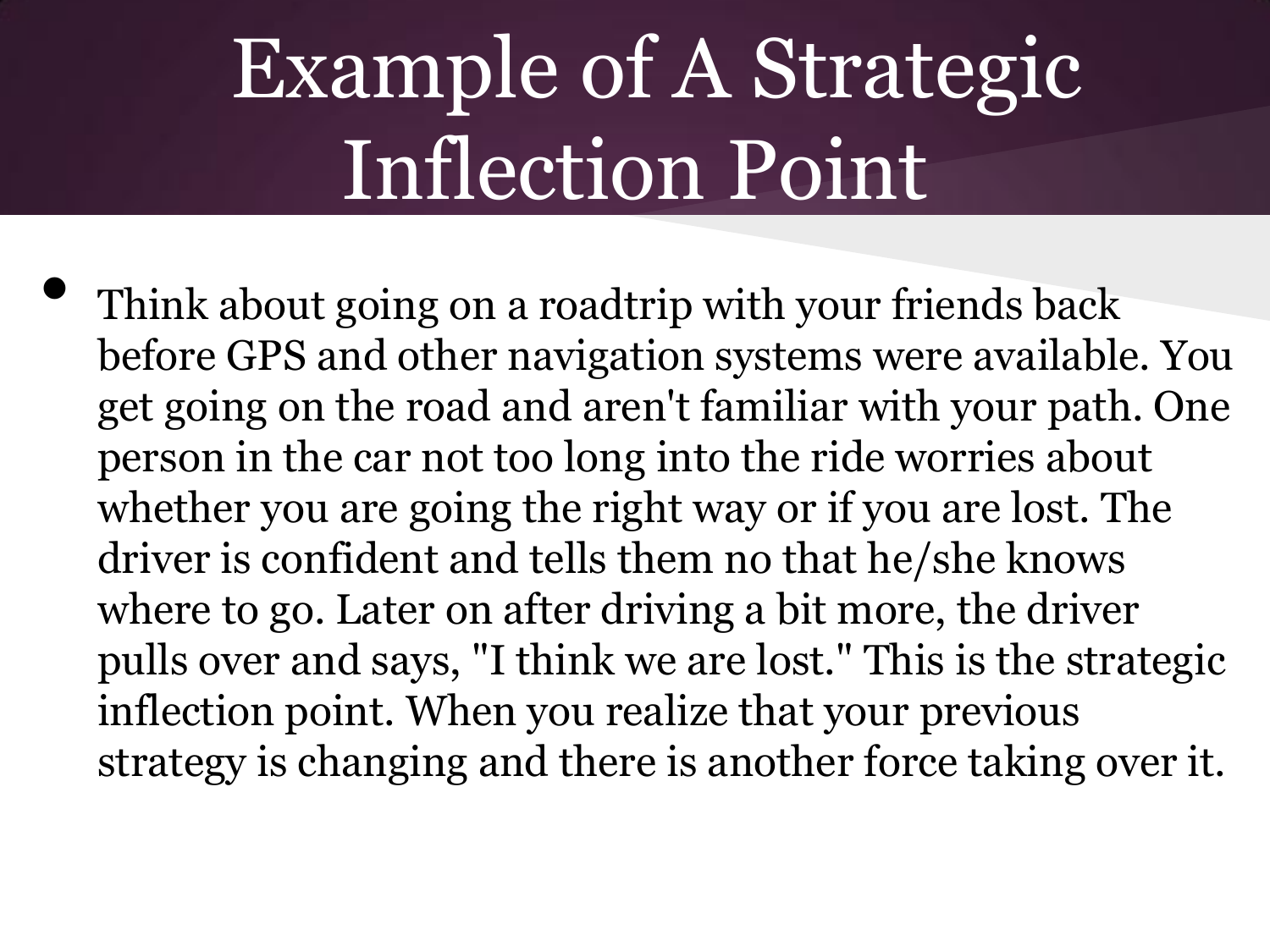# Identifying the Strategic Inflection Point

- Identifying the strategic inflection point in retrospect is difficult and even more difficult while going through the crisis
- There are steps that help in recognizing a strategic inflection point:
	- Recognizing the troubling sense that something is different
	- o A growing dissonance between what your company thinks it is doing and what is actually happening within the organization
	- o A new framework, new set of understandings, or a new set of actions emerges
- \*\*Have to be careful because every strategic inflection point is a change, but every change is not a strategic inflection point!!\*\*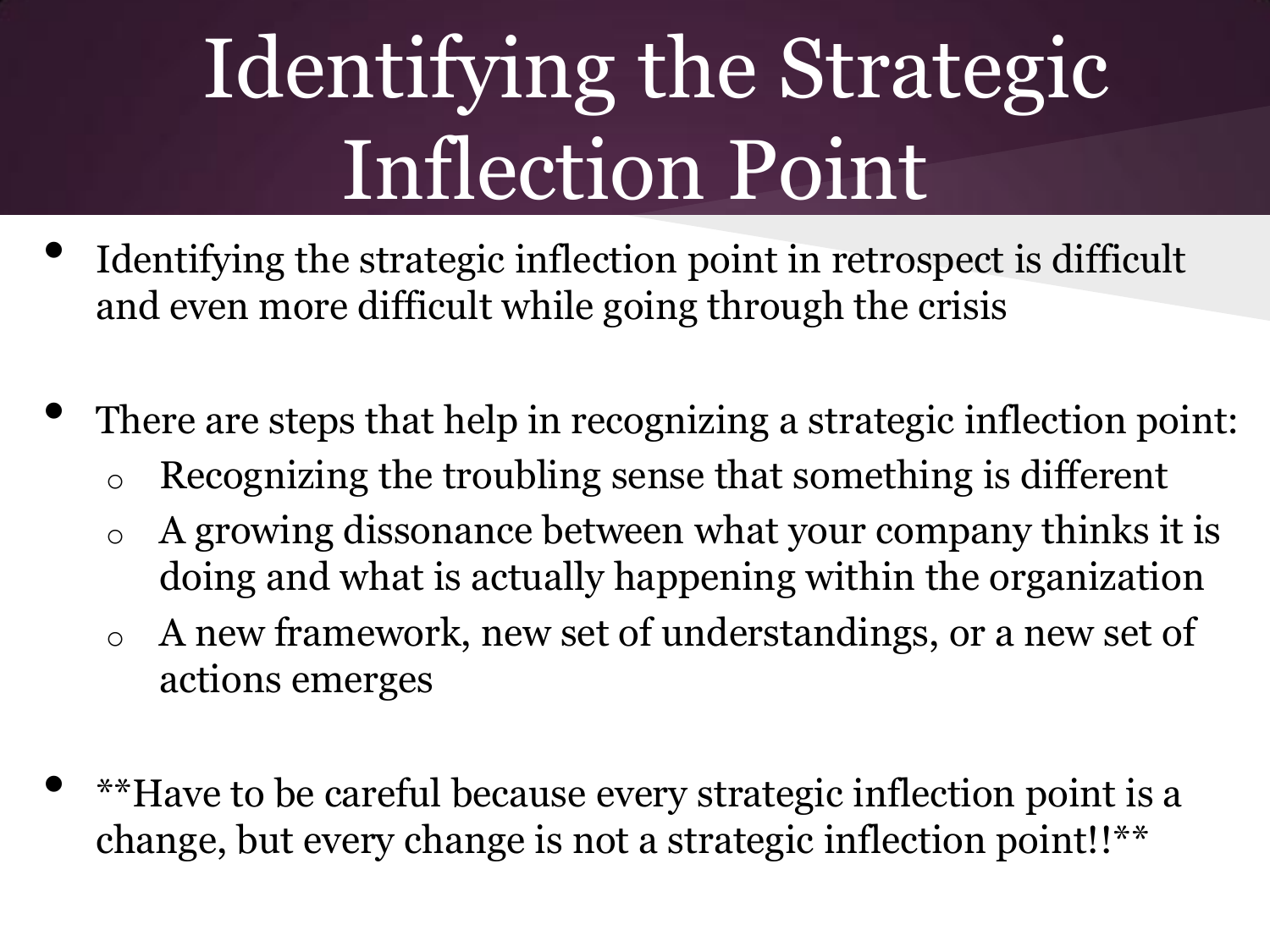# Porter's Five Forces Analysis  $+1?$

- Everyone knows that Porter's Five Forces are:
	- o Threat of competitors
	- o Power of Suppliers
	- o Buying Power of Customers
	- o Potential barriers to entry
	- Threat of substitutes
- What if we introduced a 6th force of the threat of complementors?
	- o Other businesses from whom customers buy complementary products.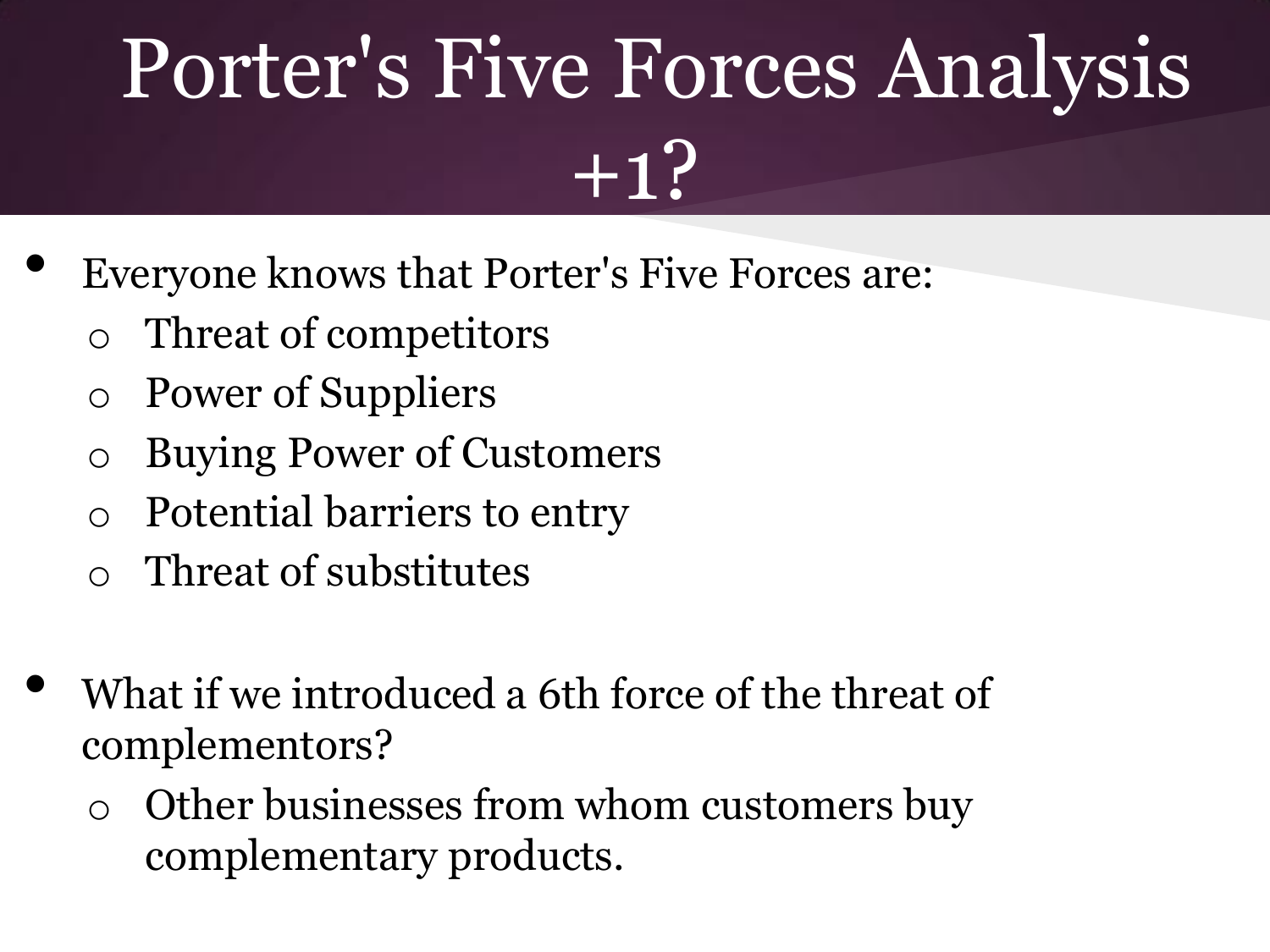#### Porter's +1 : Complementors

- This force of complementors is one that is ignored by many companies and can cause them to be blind to a strategic inflection point.
- If a complementor is struggling to provide what the customer needs, it will often adversely affect your business as the items are normally purchased together.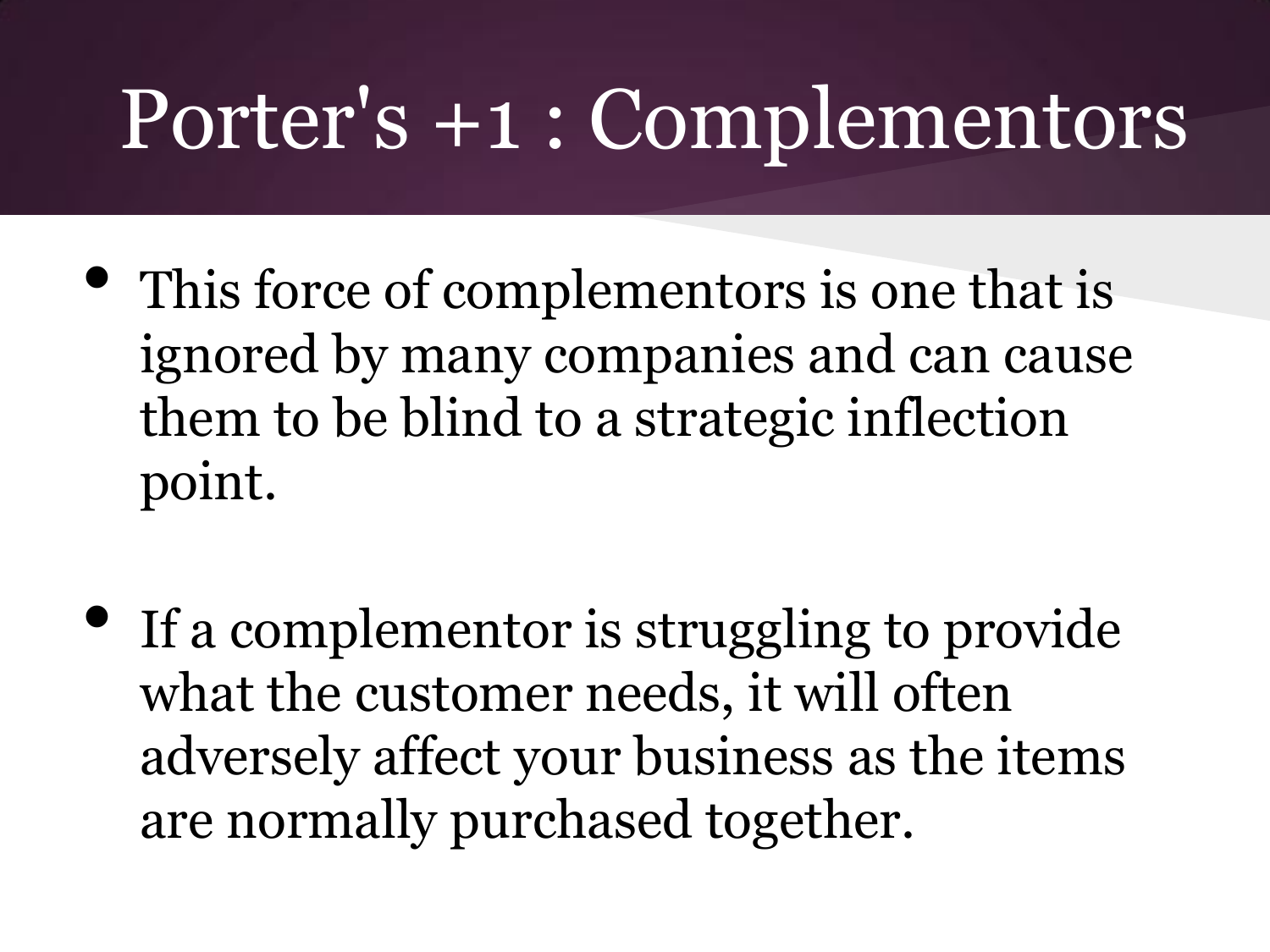#### Recognizing the troubling sense that something is different

- The troubling sense can come from a multitude of situations such as:
	- o customers' attitudes towards you are different
	- o competitors you hardly knew or wrote off are stealing business from you
	- o complementors are plummeting and your sales are as a result being affected too
	- o Things don't work the way they used to
	- o Product development is failing
	- The troubling sense can also come from inside the organization, from the people that Andrew Grove (ex CEO of Intel) likes to call the Cassandras
		- o They bring bad news, a company should foster a culture that encourages the delivery of news, even if it is bad.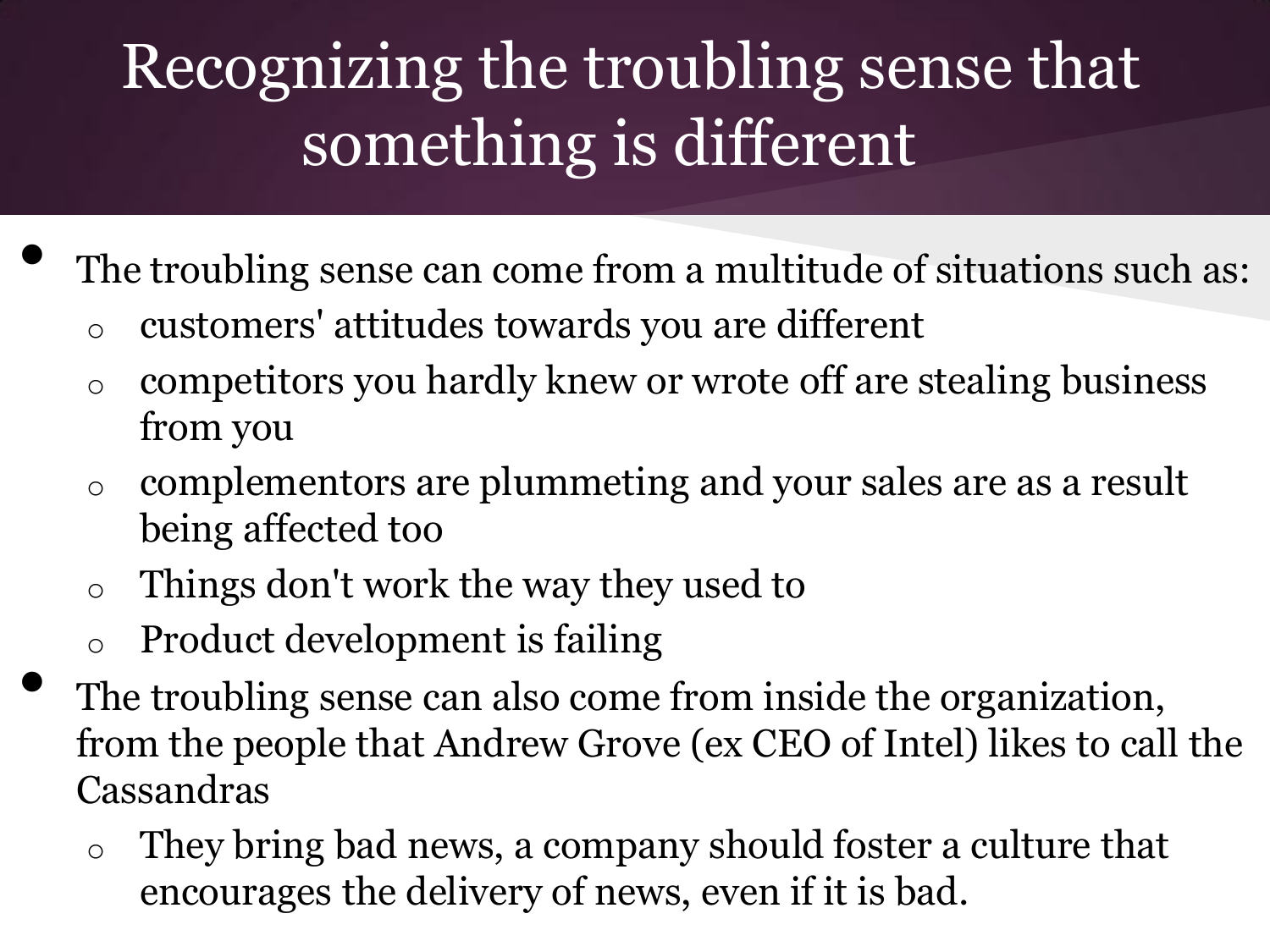### The Silver Bullet Test

- If you have 1 single, silver bullet, which competitor would you shoot it with?
- Andrew Grove, once a CEO of Intel that has studied strategic inflection points a lot, came up with this test.
- It causes you to use your gut.
- If your answer remains the same, you are not at a strategic inflection point.
- Once the answer to that question changes, and you would rather shoot a different competitor, that is a good sign that you are passing through a strategic inflection point.
	- o Why? Because the people that pose a threat to you have changed and that is a good sign that you are facing a different business scenario.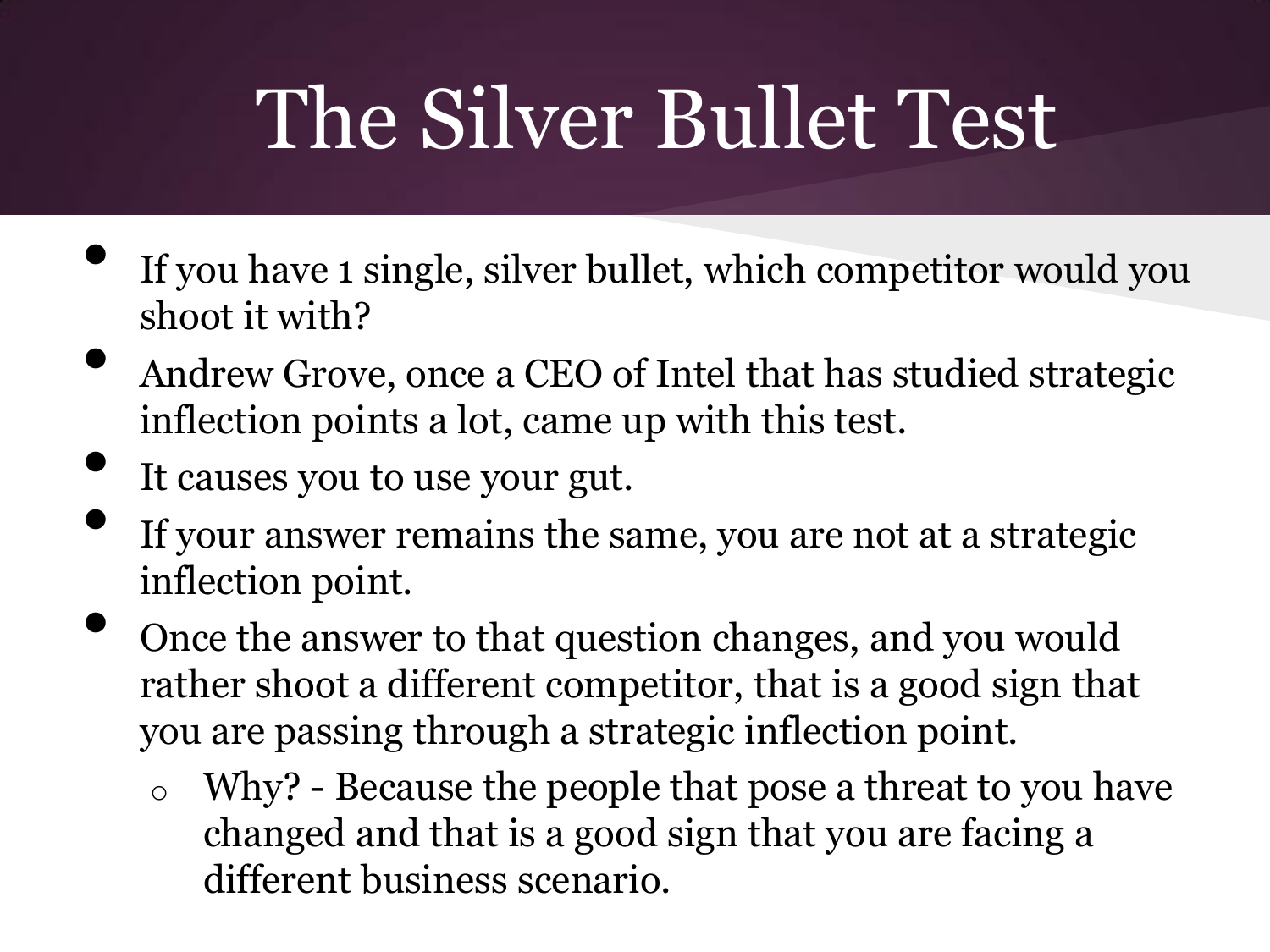#### Managing Your Way Through a Strategic Inflection Point

- When you are stuck in the turbulent environment of a strategic inflection point, instinct and judgment are all you have to rely on to get you out.
- Defining strategies, encouraging teamwork, and motivation will be much harder than normal
- Timing is key. You need to make the change while the company is still healthy and the adverse data isn't in yet.
- You want to make sure that you don't wait until point B to make a change because more likely than not it will be too late.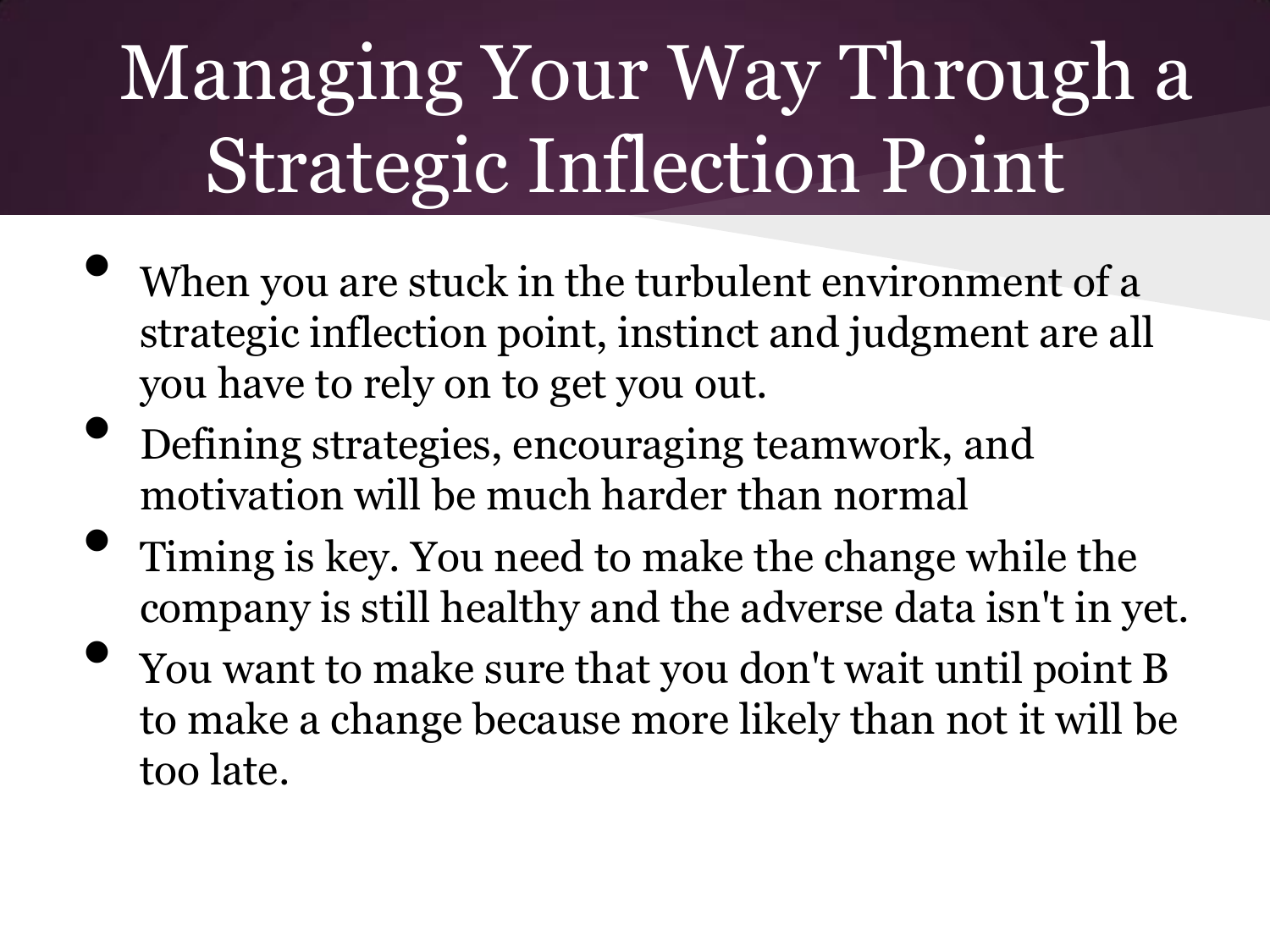# Tools to Manage Through A Strategic Inflection Point

- 1. Recognize and pay attention to market and financial data that shows a slowing in the rate of growth in sales. This indicates that your market may be changing.
- 2. Practice against a logical extrapolation of the data, and rely, in part, on anecdotal observations and your instincts. Back your gut feeling.
- 3. Develop plausible scenarios
- 4. Continually match each scenario with what is actually happening in the market.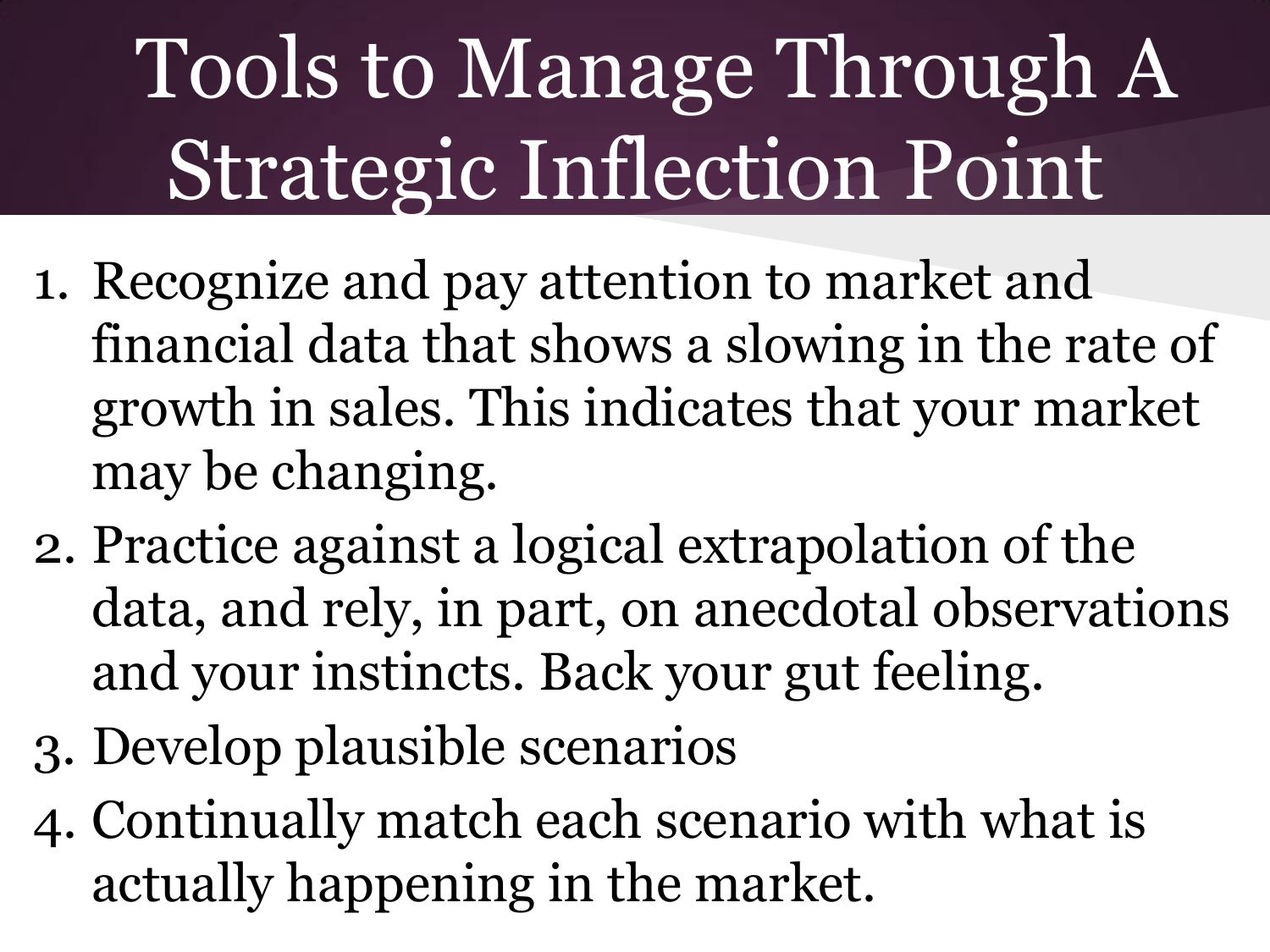# Tools to Manage Through A Strategic Inflection Point

- 5. Continually monitor your environment.
- 6. Develop a culture within your organization that strategic transformation will be necessary for your survival.
- 7. Bring in new blood to challenge the current way of doing things.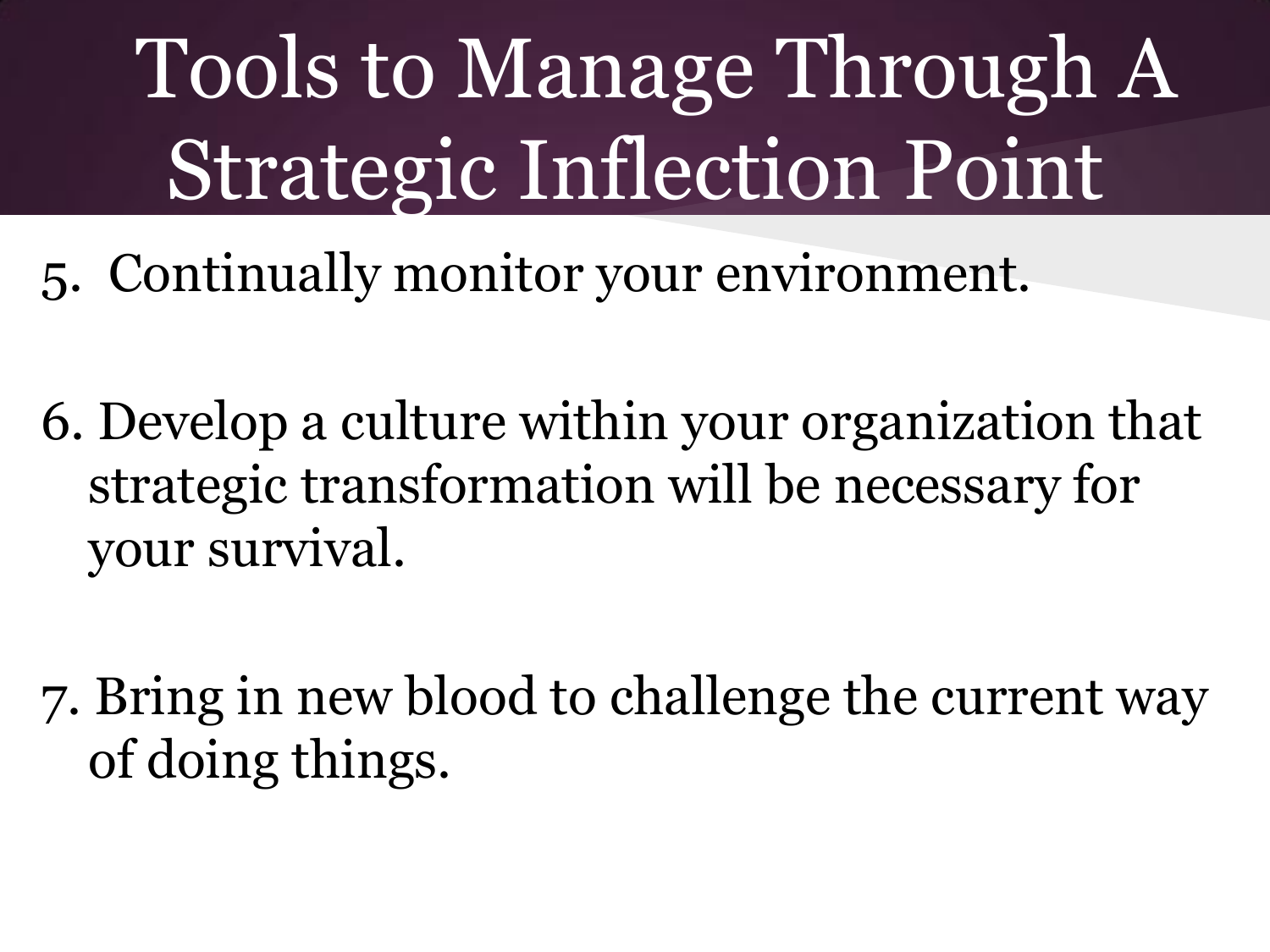# Phases of Strategic Inflection

- 1. Let Chaos Reign
	- a. In this phase of the curve, you do not know enough to take charge
	- b. Let things develop by relinquishing control and letting people pull in various directions.
- There are several stages in the "Let Chaos Reign" phase
	- Denial
	- Strategic Dissonance what a company actually does and what they say they do becomes unusually divergent
	- The Business Bubble should act and re-position when company is at its best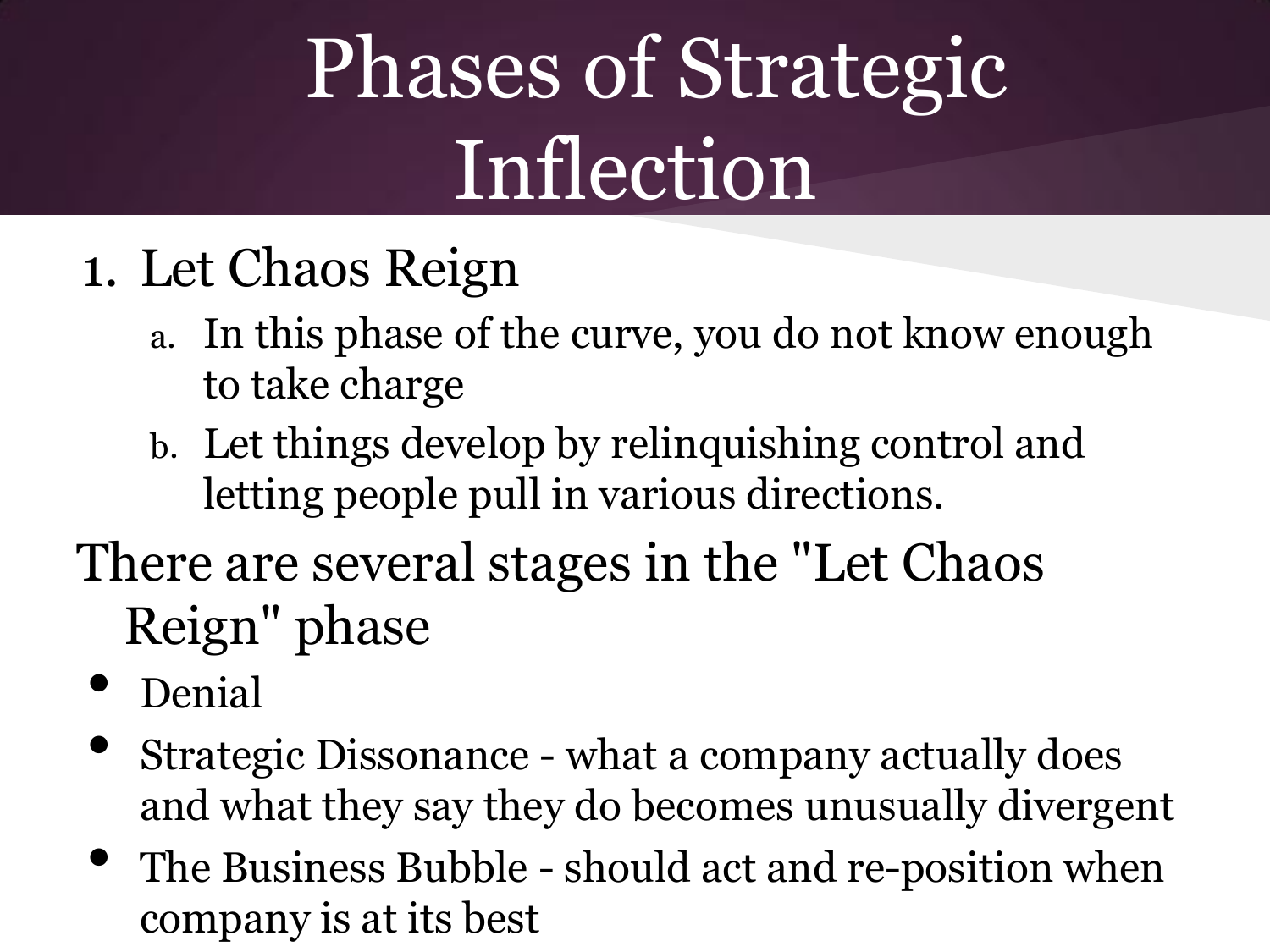# Phases of Strategic Inflection

- 2. Reign in Chaos
- The experimentation phase is over
- You have figured out your new strategy
- It is time to pull the reins in and take charge again
- You now know enough to see the other side of the strategic inflection point
- Need to be completely explicit in stating the direction of the company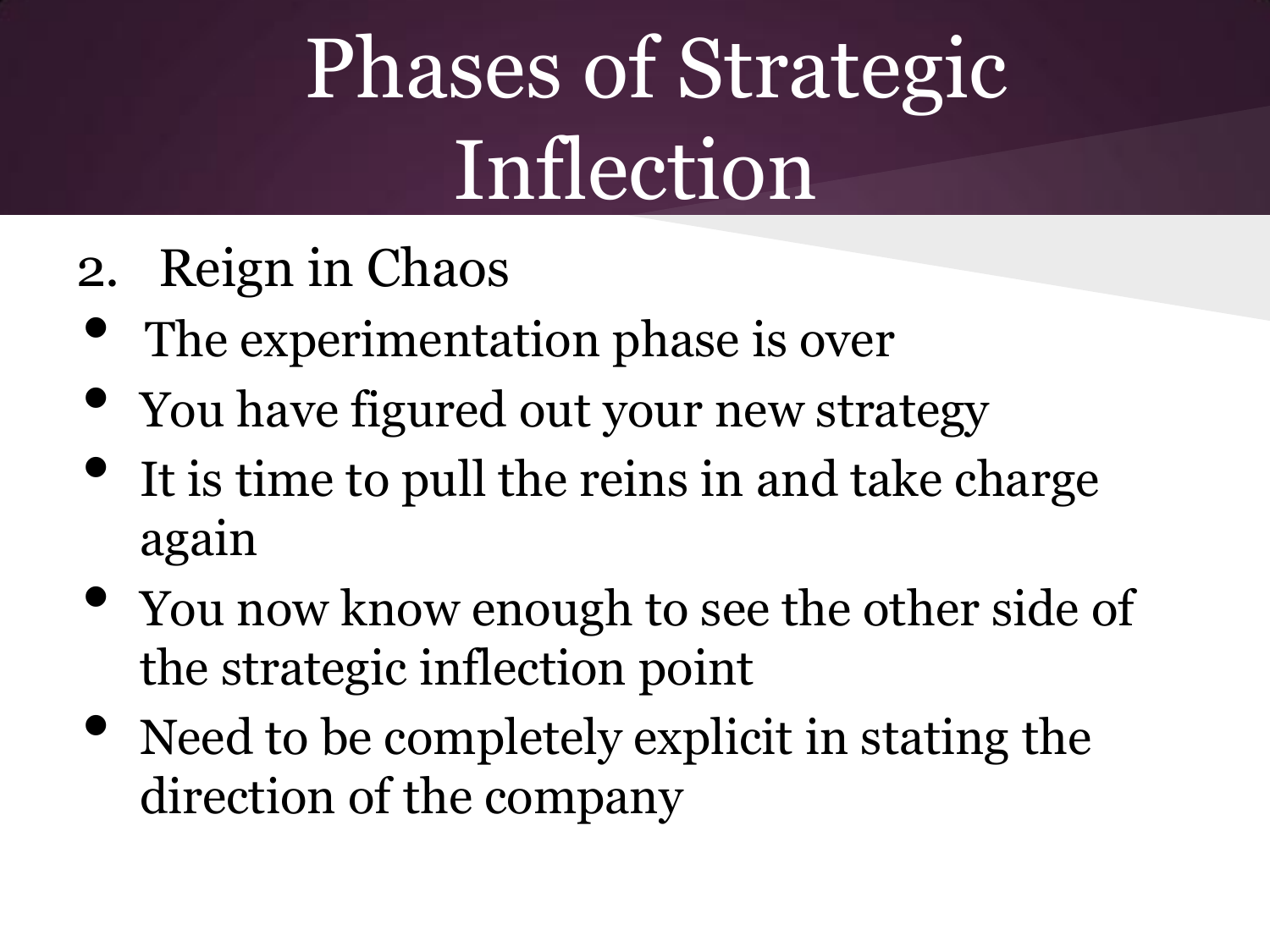# Intel and its Strategic Inflection Points

**C**

• At point A, Intel developed the strategy of manufacturing memory chips.

**A**

**B**

At point B, Intel developed the strategy of introducing microprocessors.

• At point C (around year 2000,) Intel was developing a strategy to introduce networking chips for digital communications and services for e-commerce.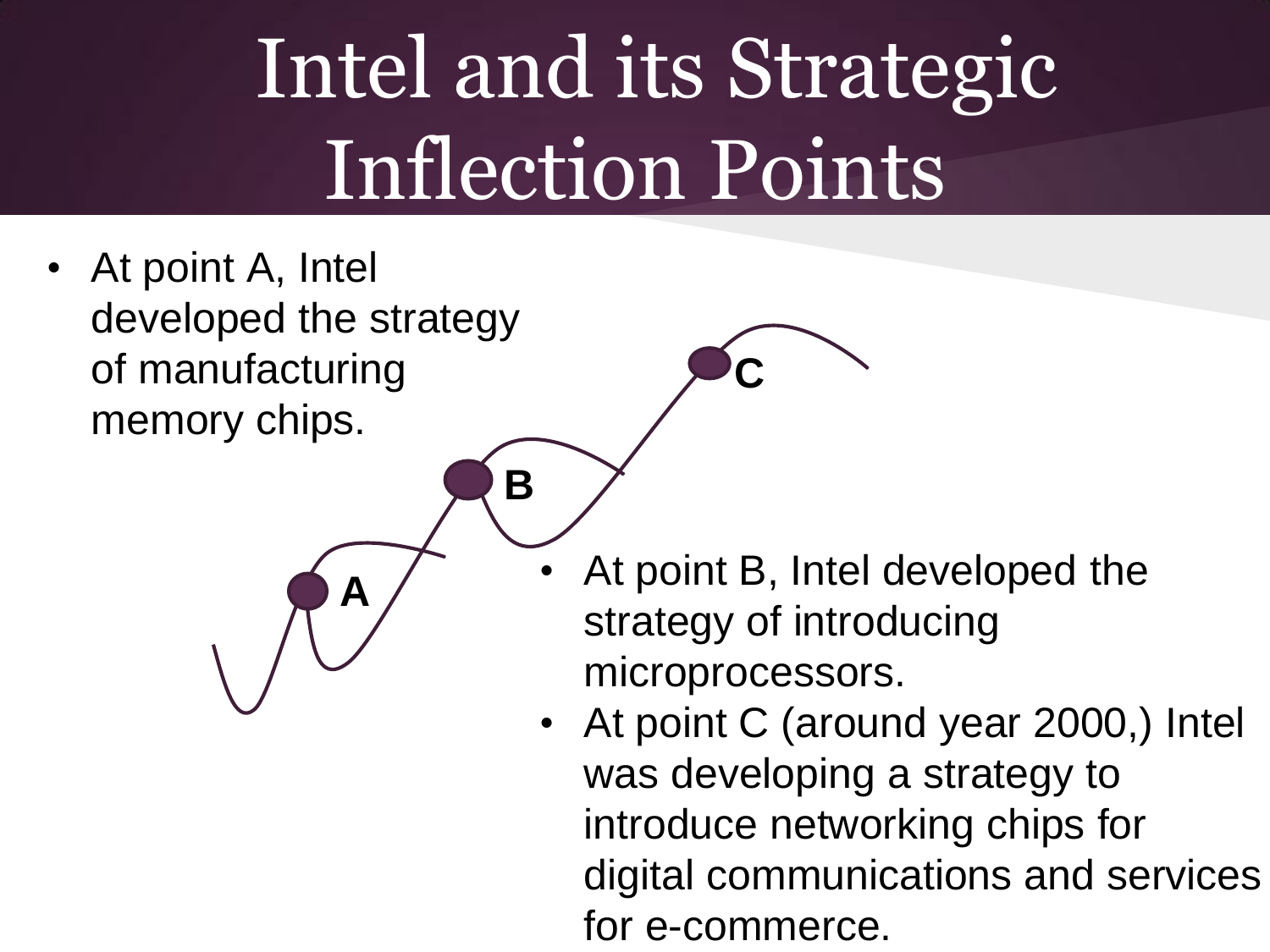# Intel's Strategic Inflection Points

- 1969 Intel launched its first product, static random-access memory
	- This is the first strategic inflection point  $(A)$  of the company as Intel was started in 1968 and needed to make its first move in the industry.
	- 1971 introduction of first microprocessor but focus was still on memory chips
- 1981 CEO Andrew Grove realized that the memory chip market was saturated and moved the strategy from memory chips to microprocessors
	- $\circ$  This is strategic inflection point B. If they would have stayed in the memory chip market and not capitalized on microprocessors, they may not have still been around today.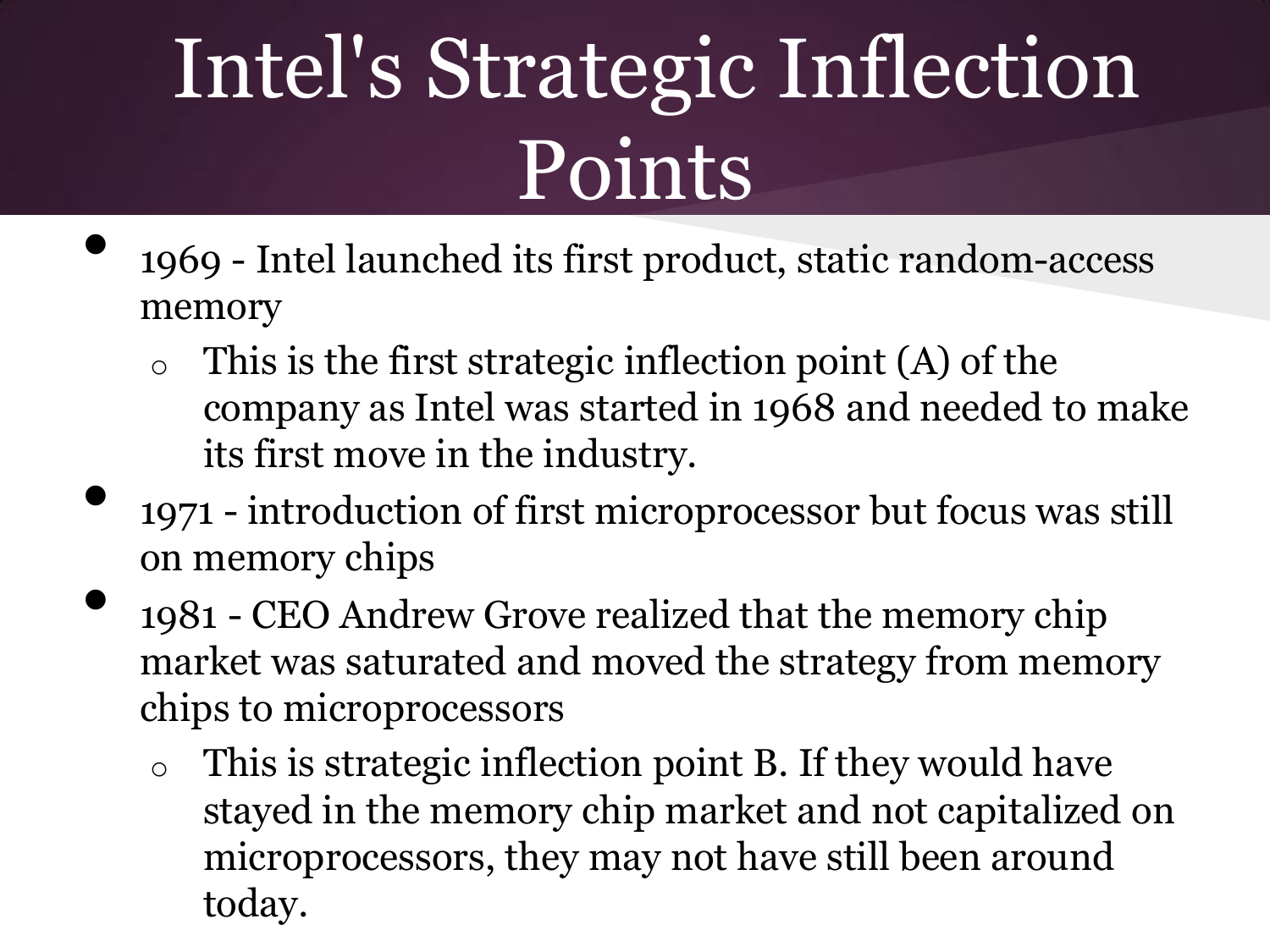# Intel's Strategic Inflection Points

- 2005 CEO Paul Otellini reorganized Intel to refocus its core processor and chipset businesses on platforms (enterprise, digital home, digital health, and mobility.)
	- o This is strategic inflection point C
	- o It ultimately didn't work out in the long-run so the company had to reorganize again in the future
- Intel is a good example of being proactive when approaching strategic inflection points. They were able to jump the curve several times and stay alive.